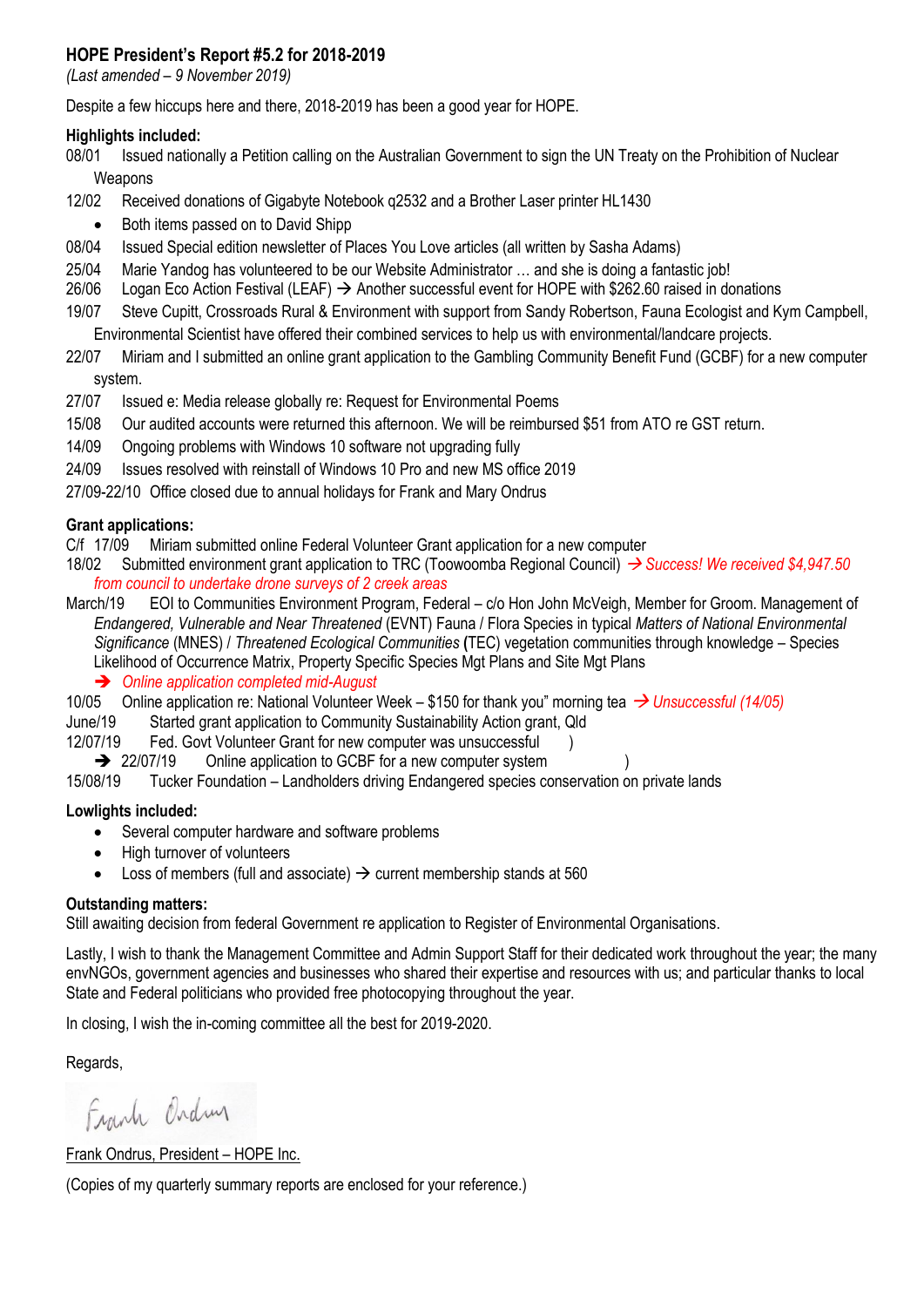# **Significant office highlights:**

• We welcomed lots of volunteers over the past 3 months, but not all have been able to contribute

- 10/11 AGM 2018
- 10/11 1 st Ordinary Meeting of 2018-2019 team
- 17/11 Updated 'draft' budget sent to Accountant/Auditor for review and input to Transaction file.
- 19/11 Bob Phelps, GeneEthics Network, has agreed to be our contact for genetically modified technology issues here in Australia
- 20/11 Listened in on ICANw webinar re UN Nuclear Weapons Ban Treaty; and what HOPE could do in support of the campaign
- 22/11 Received a donation of a PC camera with built-in microphone from Lifeline DD & SW Qld
- 01/12 Issued E: News Bulletin for December 2018
- 13/12 Received Blue Card for Frank Ondrus
- 20/12 Computer shutting down often due to over-heating! Sent to Colmac Computers for service.
- 04/01 Received a donated Laptop from Lifeline Darling Downs & South-West Qld
- 08/01 Issued HOPE national petition calling on the Australian Government to sign the UN Treaty on the Prohibition of Nuclear Weapons.
- 26/01 Applied to Grill'd for financial donation (via online application)
- 09/02 Ordinary Meeting poorly attended
- 09/02 Completed online annual survey from QWaLC for ongoing insurance purposes
- 10/02 Issued e: letter concerning "Is the future of Australia's economy … circular?" by Mariana Marabini
- 12/02 Received donations of Gigabyte Notebook q2532 and a Brother Laser printer HL1430

### ➔ *Both items passed on to David Shipp*

- 13/02 Donated all of Green Harvest's pkts of seeds to the Mulberry Project team
- 13/02 Donated 2,000 QMDC (Queensland Murray-Darling Committee) branded plastic sachets to the Glennie School Fair
- 25/02 Submitted online EOI for LEAF (Logan Eco Action Festival) 2019
- 14/03 Donated residue of QMDC branded promotional items to Newtown State School for their upcoming fete
- 15/03 Students led protest for Climate Action
- 17/03 Resignation of several volunteers including Gillian Tait who was assisting with Social Media posts
- ➔ *Vacancies still exist for Media Officers, Newsletter Editor and Social Media Assistants*
- 08/04 Issued Special edition newsletter of Places You Love articles (all written by Sasha Adams)
- 11/04 New volunteer Marie Yandog is assisting with Website maintenance
- ➔ *Marie has agreed to act as interim Website Administrator for the remainder of 2018-2019*
- 11/04 Sasha Adams and Dan Bielich recently attended separate conferences and they have each provided us with written reports
- 11/04 Two possible community forum proposals for later in the year are: How to constructively use deliberate democracy principles to achieve support for environmental change; and the Benefits of Earth Jurisprudence Laws
- 11/04 Grill'd Toowoomba will be donating \$100 to us shortly
- 19/04 Sasha Adams has stepped away from HOPE
- 25/04 Marie Yandog has volunteered to be our Website Administrator … and she is doing a fantastic job!
- 25/05 "Thank you" morning tea National Volunteer Week
- 26/06 Logan Eco Action Festival (LEAF) → *Another successful event for HOPE with \$262.60 raised in donations*
- 31/05 Welcome new researcher Christina Lamb
- 05/06 Free 'plant' giveaway for Qld Govt Climate Week outside Grand Central Shopping Centre, Toowoomba
- 18/06 Public Meeting at Gowrie Junction to discuss Drone Survey of Gowrie Creek
- 20/06 Acquitted TRC environment grant paperwork, reports, etc. hand-delivered to Mark Ready, Parks & Recreation
- 21/06 Received "thank you" certificate from Highfields Pioneer Village & Museum for voluntary contributions throughout the year
- 11/07 An "Art-Science-Nature" project proposal has been sent to Dr Rebecca Scollen, Head of School (creative Arts), University of Southern Queensland (USQ) for her consideration.
- 14/07 HOPE has invited Toowoomba Regional Council (TRC) to consider the merits of using "Deliberative Democracy" practices for future community consultation exercises.
- 15/07 A letter was also sent to Ms. Heckenberg, USQ, regarding a poster series by College for Indigenous Studies, Education and Research (CISER) ISE3000 Research Project 2019 and its relevance to work being undertaken by HOPE.
- 16/07 11am Outlook program not loading/opening. Contacted Colmac Computers for assistance and problem was resolved remotely around 4pm
- 19/07 The planned "conversation on climate" presentation was cancelled due to insufficient registrations. I'll work with Janet Bishop to convene a similar event sometime in the future.
- 19/07 Steve Cupitt, Crossroads Rural & Environment with support from Sandy Robertson, Fauna Ecologist and Kym Campbell, Environmental Scientist have offered their combined services to help us with environmental/landcare projects.
- 22/07 Miriam and I submitted an online grant application to the Gambling Community Benefit Fund (GCBF) for a new computer system.
- 24/07 Handed over accounts for annual auditing
- 26/07 A big thanks to new volunteers Lea, Max and Gemma who helping with article writing; Cristiano who is producing promotional videos; and Juliette and Thomas who are assisting with posting items to our Facebook page.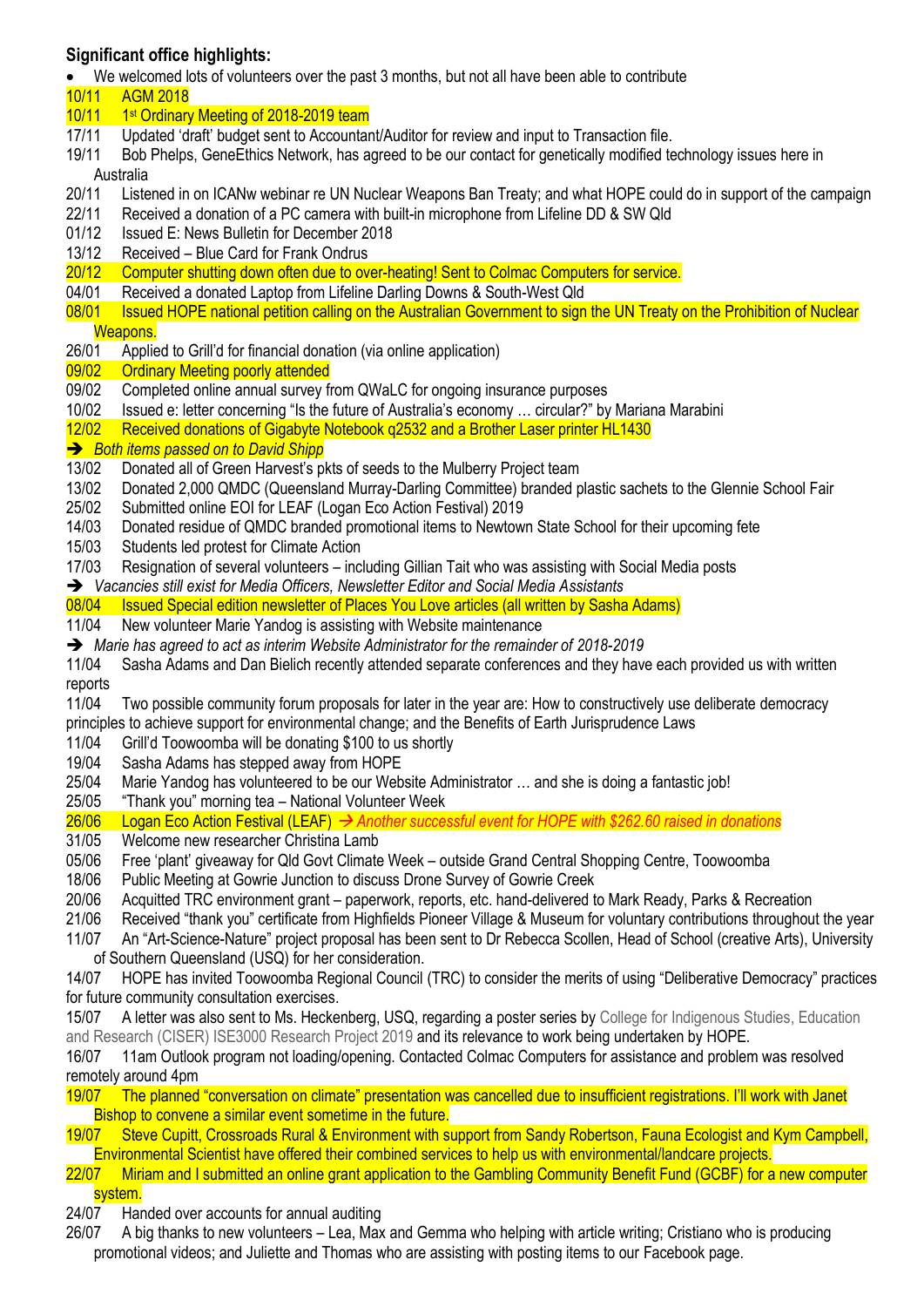- 01/08 Issued "Your support sought for UN Treaty on the Prohibition of Nuclear Weapons" to Federal Government House of Representative and Senate members.
- 06/08 Mary and I will be taking annual holidays late September to mid-October. Therefore, the September edition of our newsletter will cover 2 months.
- 15/08 Our audited accounts were returned this afternoon. We will be reimbursed \$51 from ATO re GST return.
- 15/08 Windows 'cumulative' Updates still not working properly. Version 1803 was successfully installed on 29 July. But, versions 1809 and 1903 are awaiting a fix from Microsoft Tech Support.
- 28/08 Both Mary and I have been hit by heavy coughs and colds for over a week now and we're both physically and mentally drained.
- 14/09 Ongoing problems with Windows 10 software not upgrading fully
	- ➔ 24/09 Issues resolved with reinstall of Windows 10 Pro and new MS office 2019
- 17/09 Introductory meeting with Thomas Hart and Krystle Hohn from Qld Department of Environment and Science (DES)
- 27/09-22/10 Office closed due to annual holidays for Frank and Mary Ondrus
- 09/11 Annual General Meeting (AGM) and 1st Ordinary Meeting of 2019-2020 Management Committee

#### **Media Releases:**

- 09/11 Issued nationally email Media Release re: International Volunteer Day, 5 Dec 2018
- 16/11 Issued nationally email Media Release re: World Soils Day, 5 Dec 2018
- 23/11 Issued nationally email Media Release re: Human Rights Day, 10 December 2018
- 01/03 Emailed nationally media release re ICANw petition
- ➔ *Has not gained much traction!? Still less than 500 signatures (29/04/2019)*
- 11/03 Issued nationally email Media Release re: Protecting our environment for the future!
- 27/07 Issued e: Media release globally re: Request for Environmental Poems

12/08 Issued globally e: mail re: All GM activities now require notification to the OGTR for regulation, but there are proposed exemptions

#### **Grant applications:**

C/f 17/09 Miriam submitted online Federal Volunteer Grant application for a new computer

- 18/02 Submitted environment grant application to TRC (Toowoomba Regional Council) → *Success! We received \$4,947.50 from council to undertake drone surveys of 2 creek areas*
- 11/04 Project 'expression of interest' for Community Environment program submitted to Hon John McVeigh, Member for Groom
- 10/05 Online application re: National Volunteer Week \$150 for thank you" morning tea → *Unsuccessful (14/05)*
- March/19 EOI to Communities Environment Program, Federal c/o Hon John McVeigh, Member for Groom. Management of *Endangered, Vulnerable and Near Threatened* (EVNT) Fauna / Flora Species in typical *Matters of National Environmental Significance* (MNES) / *Threatened Ecological Communities* **(**TEC) vegetation communities through knowledge – Species Likelihood of Occurrence Matrix, Property Specific Species Mgt Plans and Site Mgt Plans ➔ *Online application completed mid-August*
- June/19 Started grant application to Community Sustainability Action grant, Qld
- 12/07/19 Fed. Govt Volunteer Grant for new computer was unsuccessful )
	- **→** 22/07/19 Online application to GCBF for a new computer system
- 15/08/19 Tucker Foundation Landholders driving Endangered species conservation on private lands